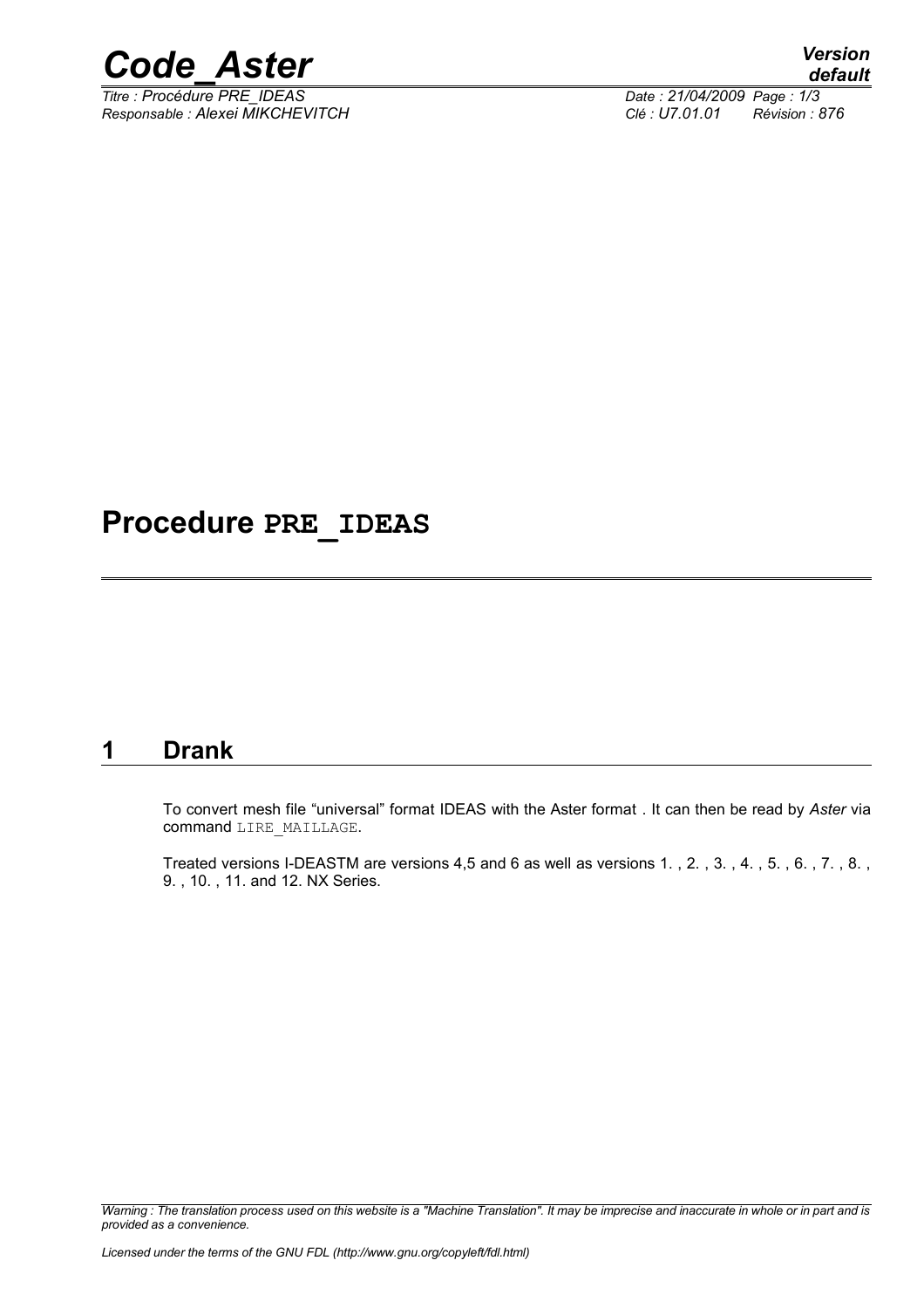# *Code\_Aster Version*

*Responsable : Alexei MIKCHEVITCH Clé : U7.01.01 Révision : 876*

# *default*

*Titre : Procédure PRE\_IDEAS Date : 21/04/2009 Page : 2/3*

# **2 Syntax**

PRE\_IDEAS

|  | UNITE IDEAS=/19               |         | [DEFAULT] |
|--|-------------------------------|---------|-----------|
|  |                               | /usuper |           |
|  | $\Diamond$ UNITE MAILLAGE=/20 |         | [DEFAULT] |
|  |                               | /uaster |           |
|  | CREA GROUP COUL=/             | "OUI'   |           |
|  |                               | "NON"   | [DEFAULT] |

#### **)**

# **3 Operands**

#### **3.1 Operand UNITE\_IDEAS**

◊ UNITE\_IDEAS

logical Number of unit of the file known as "universal" IDEAS. The value by default is 19. It is necessary to pay attention at the time of the declaration of mesh file of IDEAS in  $astk$ : one declares this file like input file with the corresponding logical unit (19, if one uses the value by default).

#### **3.2 Operand UNITE\_MAILLAGE**

◊ UNITE\_MAILLAGE=

logical Number of unit of the Aster mesh file . The value by default is 20.

### **3.3 Operand CREA\_GROUP\_COUL**

◊ CREA\_GROUP\_COUL=/ "OUI' , "NON", [DEFAULT]

the user can ask for the creation of mesh groups and nodes gathering all meshes and of the same nodes color while indicating CREA GROUP COUL = "OUI' in command PRE IDEAS. These groups are named COUL n or N is the number of the color in IDEAS.

In order not to unnecessarily increase the number of mesh groups and nodes and consequently the size of mesh file, it is decided automatically not to create the mesh groups of the same color: CREA\_GROUP\_COUL = "NON" [DEFAULT].

**Note:**

- 1) *Command PRE\_IDEAS treats only Cartesian coordinate systems.*
- 2) *Command PRE\_IDEAS manages one Cartesian coordinate system.*
- 3) *During the conversion of the universal file IDEAS, command PRE\_IDEAS check if the user defined several coordinate systems. If it is the case, an alarm message informs the user of it, to require of him to check that all the coordinate systems are identical.*

*Warning : The translation process used on this website is a "Machine Translation". It may be imprecise and inaccurate in whole or in part and is provided as a convenience.*